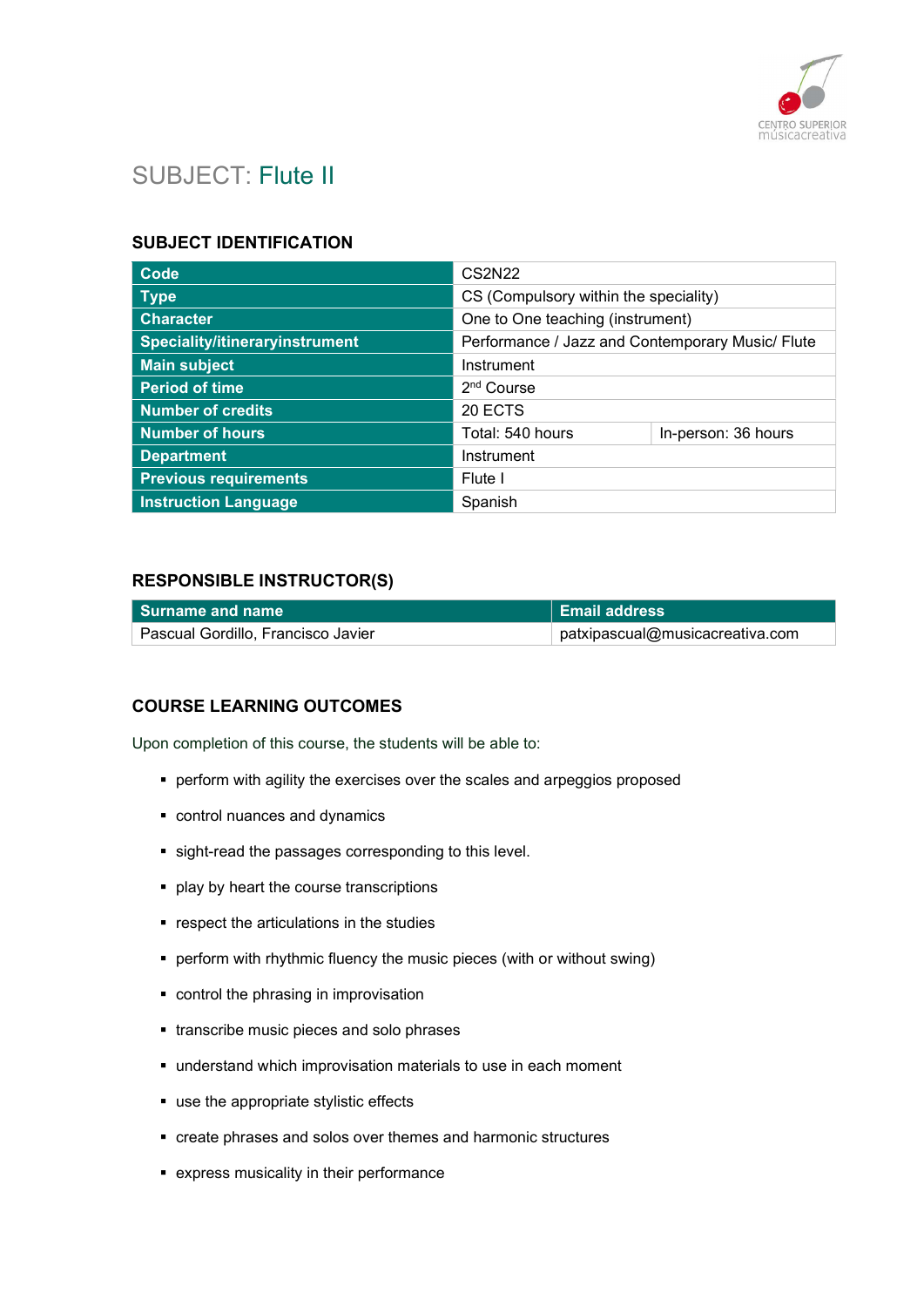

- intone the music pieces, studies and other appropriate pieces of work corresponding to this level
- **•** control intonation
- use contemporary techniques

## COURSE CONTENT

| <b>Thematic blocks</b>                              | <b>Theme/Repertoire</b>                                                                              |
|-----------------------------------------------------|------------------------------------------------------------------------------------------------------|
|                                                     | Theme 1. Modal scales, lidia b7, mixolidia b9 b13, altered,<br>diminished, hexatone.                 |
| I. Scales                                           | Theme 2. Intervallic exercises in all the major and minor scales<br>studied: 3rd, 4th 5th, 6th, 7th. |
|                                                     | Theme 3. Bebop scales.                                                                               |
|                                                     | Theme 4. Altered pentatonic scales.                                                                  |
|                                                     | Theme 1. Four-part chords: harmonic and melodic minor modes                                          |
| II. Arpeggios                                       | Theme 2. Hexatonic.                                                                                  |
|                                                     | Theme 1. Rhythm changes.                                                                             |
| III. Arpeggios y guide tones<br>in basic harmonic   | Theme 2. Major and minor Blues.                                                                      |
| progressions                                        | Theme 3. Standard progressions.                                                                      |
|                                                     | Theme 1. Study and transcriptions of the course                                                      |
|                                                     | Theme 2. Course themes with improvisations made by the student                                       |
| IV. Repertoire performance                          | Theme 3. Reinforcement of the themes with their improvisation from<br>the Combo repertoire           |
|                                                     | Theme 4. Final recital preparation                                                                   |
|                                                     | Theme 1. Tonalization, Triade inversions, passing notes diatonic<br>and chromatic. Enclosures.       |
|                                                     | Theme 2. Bebop stylistic resources.                                                                  |
| <b>Melodic</b><br>V.<br>resources,<br>improvisation | Theme 3. Rhythmic phrasing resources.                                                                |
|                                                     | Theme 4. Use of altered pentatonic.                                                                  |
|                                                     | Theme 5. Digital patterns 1235 y 1345 from the fifth. Permutations.                                  |
|                                                     | Theme 6. Modal improvisation (Flamenco and Word Music)                                               |
| <b>VI. Reading</b>                                  | Theme 1. Studies, solos and themes sight-reading practice.                                           |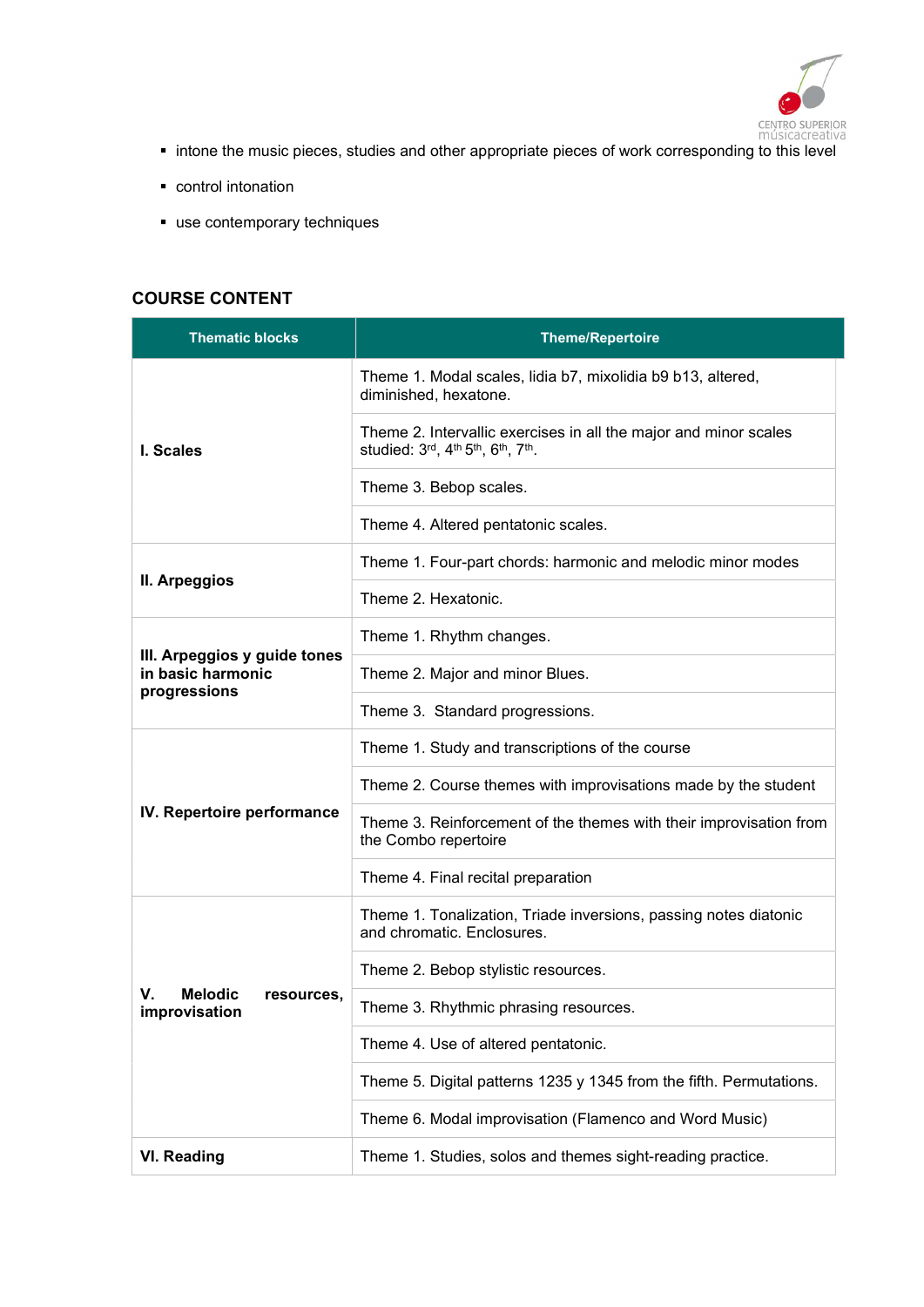

|                                                | Theme 2. Sight-improvisation practice over harmonic chord symbols                                  |  |
|------------------------------------------------|----------------------------------------------------------------------------------------------------|--|
|                                                | without<br>Theme 3. Improvisation practice over<br>sequences<br>preparation. Improvisation by ear. |  |
|                                                | Theme 1. Intonation of the studies and themes.                                                     |  |
| VII. Ear-training applied to<br>the instrument | Theme 2. Intonation of scales and chords.                                                          |  |
|                                                | Theme 3. Transcriptions.                                                                           |  |
| <b>VIII. Concepts</b>                          | Sound, articulation, nuances and effects. Beat Box.                                                |  |
| IX. Classical repertoire                       | Revision of the classical music pieces as technical and stylistic<br>support.                      |  |

## STUDENT´S STUDY HOURS PLANNING

| <b>Activity type</b>                                           | <b>Total hours</b>   |
|----------------------------------------------------------------|----------------------|
| <b>Theoretic activities</b>                                    | 5 hours              |
| <b>Practice activities</b>                                     | 25 hours             |
| Other training mandatory activities (seminars, workshops etc.) | 4 hours              |
| <b>Test taking</b>                                             | 2 hours              |
| <b>Student self-study hours 4</b>                              | 480 hours            |
| <b>Practice preparation</b>                                    | 24 hours             |
| <b>Total of student working hours</b>                          | $36+504 = 540$ hours |

## **METHODOLOGY**

| <b>Theoretical activities</b>                                         | Theoretical/conceptual explanations and analysis of different<br>examples coming from all the most relevant music styles.                                                            |
|-----------------------------------------------------------------------|--------------------------------------------------------------------------------------------------------------------------------------------------------------------------------------|
| <b>Practical activities</b>                                           | Practical application of what has been studied in class through<br>transcriptions, group intonation, performance with instrument,<br>sight-reading, rhythms and melodies composition |
| Other training mandatory<br>activities (workshops,<br>seminars, etc.) | Meet the Artist Sessions, Thematic sessions with visiting<br>professors, concerts, and rehearsals.                                                                                   |

## ASSESSMENT TOOLS

.

г

| Theoretical activities | Participation: The students must actively participate in class,<br>proving interest and/or understanding of the content covered.<br>Continuous evaluation: The students must fulfil the requested<br>assignments during the whole academic course, proving research<br>ability and practice synthesis skills concerning theoretical concepts<br>in performance. |
|------------------------|-----------------------------------------------------------------------------------------------------------------------------------------------------------------------------------------------------------------------------------------------------------------------------------------------------------------------------------------------------------------|
|------------------------|-----------------------------------------------------------------------------------------------------------------------------------------------------------------------------------------------------------------------------------------------------------------------------------------------------------------------------------------------------------------|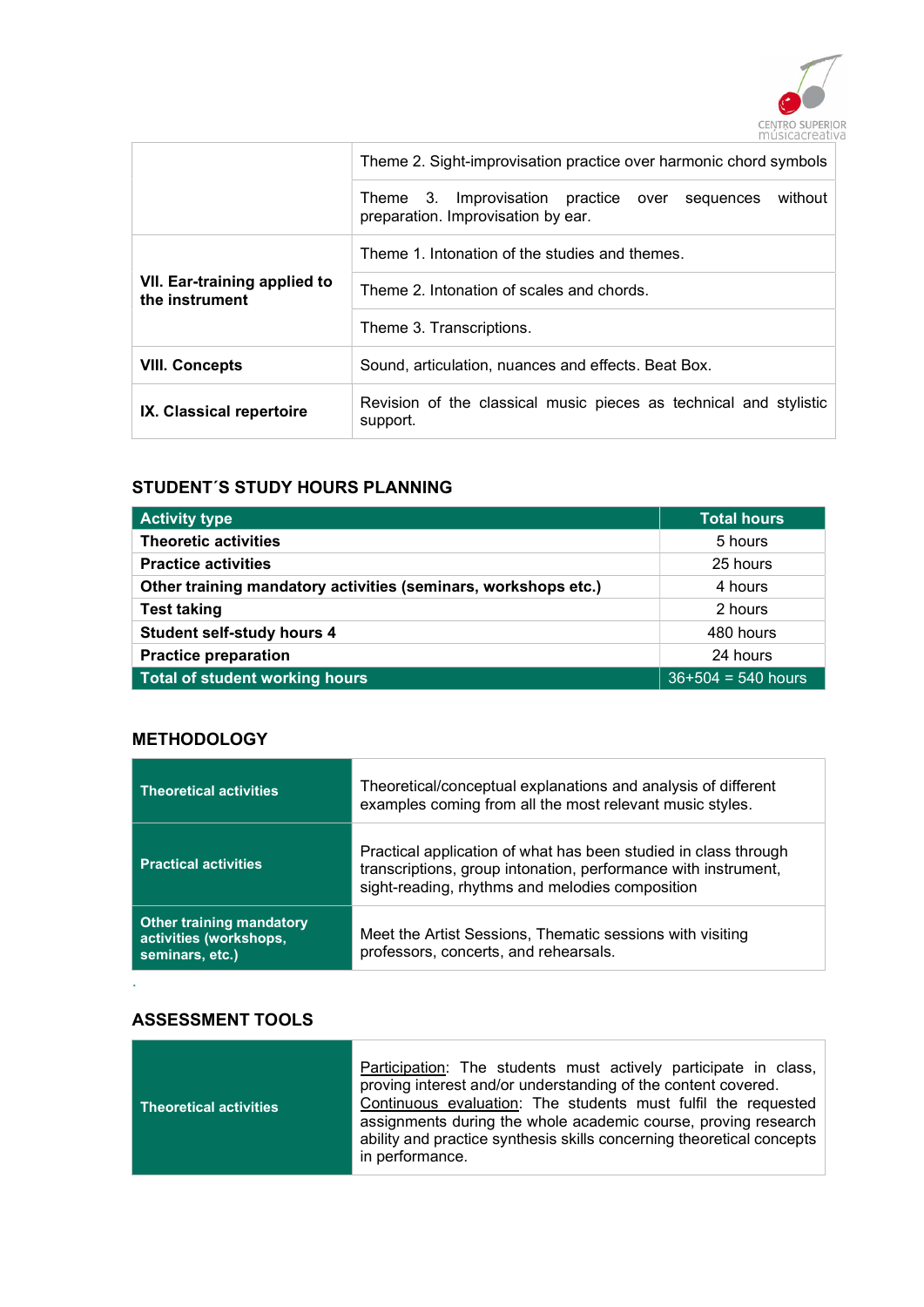

| <b>Practical activities</b>                                                     | Participation: The students must actively participate in class,<br>proving interest and/or understanding of the content covered.<br>Continuous evaluation: The students must fulfil the requested<br>practical assignments during the whole academic course based on<br>to team-work dynamics and also prove writing and oral skills,<br>beside performing skills. |
|---------------------------------------------------------------------------------|--------------------------------------------------------------------------------------------------------------------------------------------------------------------------------------------------------------------------------------------------------------------------------------------------------------------------------------------------------------------|
|                                                                                 | Performance exams: The students must take at least two exams<br>during the academic course in order to show the practical skills<br>acquired and the practical assimilation of the course contents,<br>following the tests instructions.                                                                                                                           |
| <b>Other educational mandatory</b><br>activities (workshops,<br>seminars, etc.) | Participation: The students must actively participate in the different<br>relevant events as considered by the instructor or by the<br>coordinators.                                                                                                                                                                                                               |

## EVALUATION CRITERIA

| <b>Theoretical activities</b>                                               | To apply to the performance in a reasoned way, a conceptual/<br>theoretical framework and analyse consequently examples of the<br>most relevant music styles and the personal performing techniques                                            |
|-----------------------------------------------------------------------------|------------------------------------------------------------------------------------------------------------------------------------------------------------------------------------------------------------------------------------------------|
| <b>Practical activities</b>                                                 | To prove technical and performing skills through performing tests,<br>technical, reading at first sight and improvisation exercises that will<br>allow the identification of problematics and the improvement and<br>development of new tools. |
| <b>Other mandatory training</b><br>activities (workshops, seminars,<br>etc. | To attend and actively participate in the relevant Events for their<br>education (Meet the artists sessions, invited professors sessions,<br>concerts and rehearsals)                                                                          |

## Grade determination system in continuous assessment

|                       | <b>Grade percentage</b> |
|-----------------------|-------------------------|
| Continuous assessment | 20%                     |
| Mid-term exam         | 30%                     |
| Final exam            | 50%                     |
| Total                 | 100%                    |

## Grade determination system in cases of loss of continuous assessment right

|            | <b>Grade percentage</b> |
|------------|-------------------------|
| Final exam | 80%                     |
| Total      | 80%                     |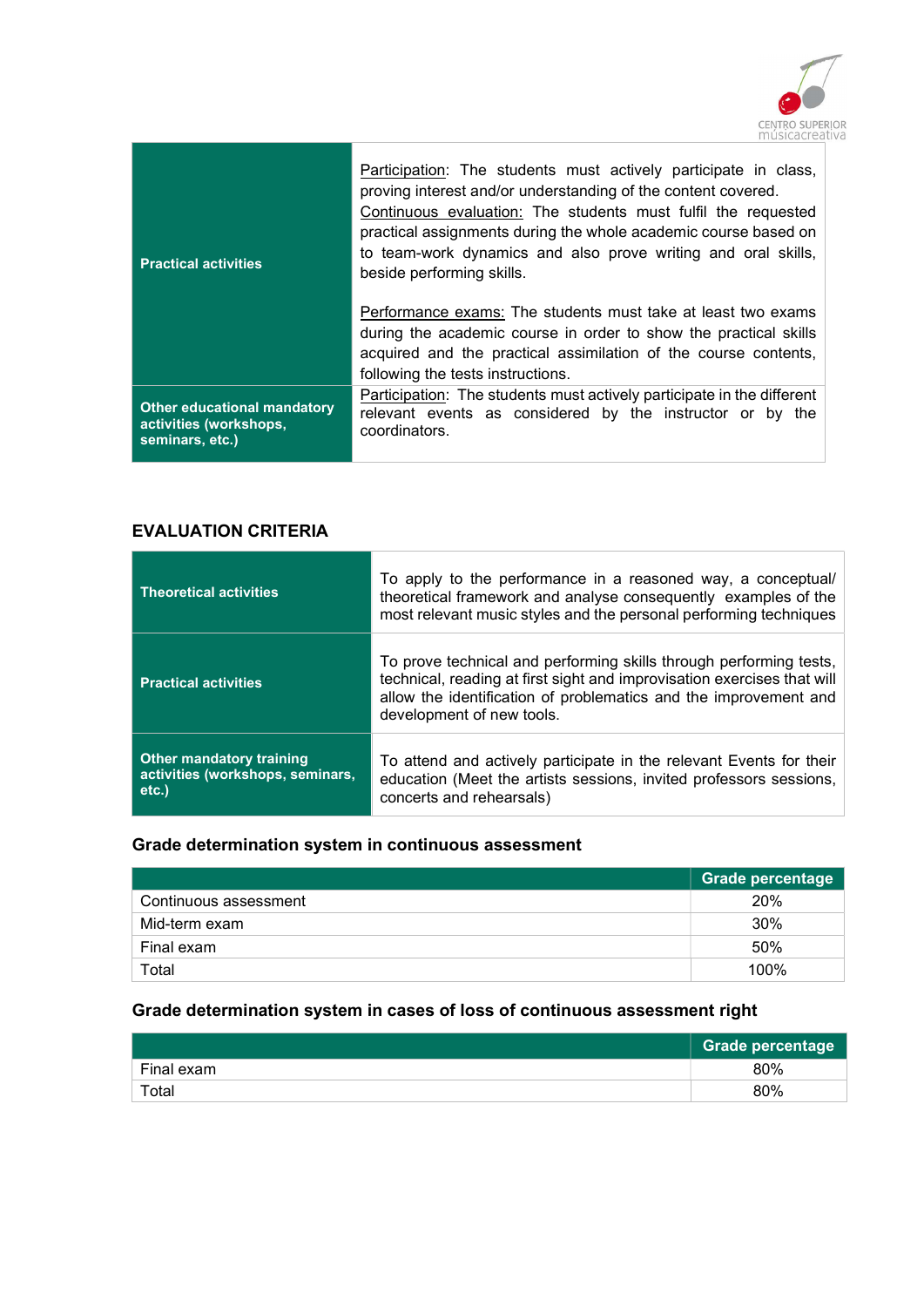

#### Grade determination system for the extraordinary assessment call

|             | <b>Grade percentage</b> |
|-------------|-------------------------|
| Retake exam | 100%                    |
| $\tau$ otal | 100%                    |

#### Grade determination system for students with disabilities

In principle, the grade determination system for students with disabilities will be carried out following the criteria set for the rest of the students, ensuring equal opportunities and conditions for all the students. However, if necessary, the instructor in charge will take into account the type of disability of the concerned student. Should the situation apply, the assessment conditions will be adapted in accordance to the limitations of the corresponding disability.

These considerations will be established once the concerned student enrols in the corresponding courses. For the official records, the student and/or the student representative will be requested to present the corresponding disability report for the official accreditation.

|                       | Grade percentage |
|-----------------------|------------------|
| Continuous evaluation | 20%              |
| Mid-term exam         | 30%              |
| Final exam            | 50%              |
| Total                 | 100%             |

#### RESOURCES AND BIBLIOGRAPHY

## Campus online https://musicacreativa.classlife.education/

#### Bibliography

| <b>Tittle</b>    | Jazz theory resources Volume 1, 2 |
|------------------|-----------------------------------|
| <b>Author</b>    | Bert Ligon                        |
| <b>Publisher</b> | Hal-Leonard                       |
|                  |                                   |
| <b>Tittle</b>    | <b>Melodic Structures</b>         |
| <b>Author</b>    | Jerry Bergonzi                    |
| <b>Publisher</b> | <b>Advance Music</b>              |
|                  |                                   |
| <b>Tittle</b>    | Pentatonics                       |
| <b>Author</b>    | Jerry Bergonzi                    |
| <b>Publisher</b> | <b>Advance Music</b>              |

#### Complementary bibliography

| l Tittle  | Método flamenco para instrumentos melódicos |
|-----------|---------------------------------------------|
| l Author  | Juan Parrilla                               |
| Publisher | RGB arte visual                             |
|           |                                             |